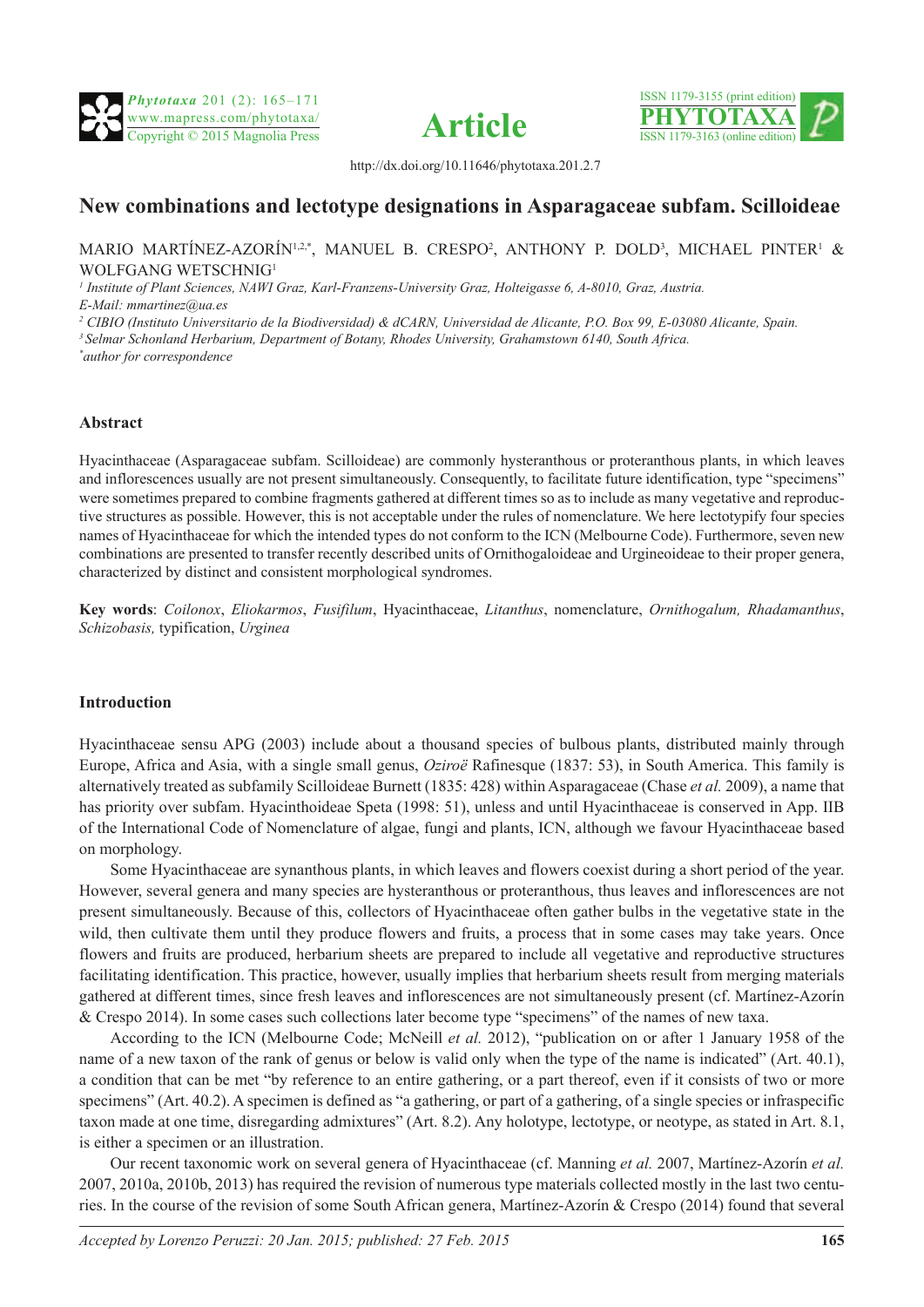*Duthie 1603* (K, bar code 000257367!; NBG, bar code 0197707-0!; PRE, bar code 0049740-0!). The sheet at K shows bulbs with leaves and unconnected flowers, capsules and seeds, and bears the annotation "flowering Feb.–March". The sheet at NBG bears numerous plants with leaves, flowers and fruits, which are separated into five groups by solid lines. Each group includes plants in the same stage of development, and those groups are dated in pencil "April 1925", "March 27. 1925", "March 30 1925", "March 1925". "April 29", and "June 3 1926". Finally, the sheet at PRE includes several leafy bulbs and four unconnected flowers, and the following dates are annotated in pencil: "1603a [...] Leafing plants June 3 1926" and "1603 […] March 1927". It is evident therefore that the original material, *A. Duthie 1603*, includes plants collected at different times. As in 1928 there was no need for a type designation, the name is validly published. Jessop (1977: 306) indicated the "type" of *U. pygmaea* as follows: "Type: Stellenbosch Flats, *Duthie s.n.* sub Ste 1603 (STE, holo.!, K!, PRE!)", while considering it a synonym of *Drimia minor* (Duthie 1928: 11) Jessop (1977: 306). The herbarium STE was incorporated to NBG, where it is currently kept. As Jessop's "type" designation referred to five or six different specimens, it has no standing, and the entire original material is available for the purpose of lectotype designation. We nevertheless designate here a portion of the NBG sheet, the eleven bulbs with leaves located at the base of that sheet, as the lectotype of *U. pygmaea*. The selection of sterile material as the lectotype is due to the fact that flower and inflorescence morphology in the group of species related to *U. pygmaea* is relatively constant, but they mainly differ by leaf morphology.

### **Acknowledgements**

This work was partly supported by Fundación Ramón Areces (Spain), University of Alicante (Spain) and Karl-Franzens-University Graz (Austria). Rhodes University (Dept. of Botany) and the Selmar Schonland Herbarium (GRA) provided working facilities to the second author between 2009 and 2011. We acknowledge the help of all herbarium curators who kindly provided material and information. Particularly, Mats Hjertson (Uppsala University, Sweden) helped with Thunberg's historical collection at UPS. Werner Greuter (Botanischer Garten und Botanisches Museum Berlin-Dahlem) and James L. Reveal (Cornell University, Ithaca, New York) made interesting suggestions that improved the text. Julian Slade (Mount Barker, Australia) is thanked for pointing out nomenclatural aspects on *Eliokarmos neomaculatus*.

## **Literature cited**

Angiosperm Phylogeny Group (2003) An update of the Angiosperm Phylogeny Group classification for the orders and families of flowering plants: APG II. *Botanical Journal of the Linnean Society* 141: 399–436.

http://dx.doi.org/10.1046/j.1095-8339.2003.t01-1-00158.x

- Baker, J.G. (1873a) Revision of the genera and species of Scilleae and Chlorogaleae. *Journal of the Linnean Society, Botany* 13: 209– 292.
- Baker, J.G. (1873b) On *Schizobasis*, a new genus of Liliaceae from Cape Colony. *Journal of Botany, British and Foreign* 11: 105.

Burnett, G.T. (1835) *Outlines of Botany*, 2 vols. H. Renshaw, London, 1068 pp.

Chase, M.W., Reveal, J.L. & Fay, M.F. (2009) A subfamilial classification for the expanded asparagalean families, Amaryllidaceae, Asparagaceae and Xanthorrhoeaceae. *Botanical Journal of the Linnean Society* 161: 132−136.

Dold, A.P. & Brink, E. (2006) *Drimia montana* (Urgineoideae), a new species from Eastern Cape, South Africa. *Bothalia* 36: 64–66.

- Duthie, A.V. (1928) Contribution to our knowledge of the Stellenbosch Flora. The species of *Urginea* of the Stellenbosch flats. *Annale van die Universiteit van Stellenbosch* 2: 3−16.
- Dyer, R.A. (1934) Tabula 3247 *Rhadamanthus urantherus*. *In*: Hill, A.W. (Ed.) *Hooker's Icones Plantarum*, ser. 5, 33. Dulau & Co. Ltd., London.
- Dyer, R.A. (1947) *Urginea epigea*. *Flowering Plants of Africa* 26: t. 1027.
- Harvey, W.H. (1844) *Litanthus,* a new genus of Asphodeleae from South Africa. *The London Journal of Botany* 3: 314–315.
- IPNI (2014) *The International Plant Names Index*. Available from: http://www.ipni.org (accessed: August 2014).
- Jacquin, N.J. (1777) *Hortus botanicus Vindobonensis* 3. Typis Josephi Michaelis Gerold, Vienna, 52 pp.

Jacquin, N.J. (1789) *Collectanea ad Botanicam, Chemicam et Historiam Naturalem* 2. Officina Wappleriana, Vienna, 374 pp., 18 plates. Jessop, J.P. (1977) Studies in the bulbous Liliaceae in South Africa 7. The Taxonomy of *Drimia* and certain allied genera. *Journal of South African Botany* 43: 265−319.